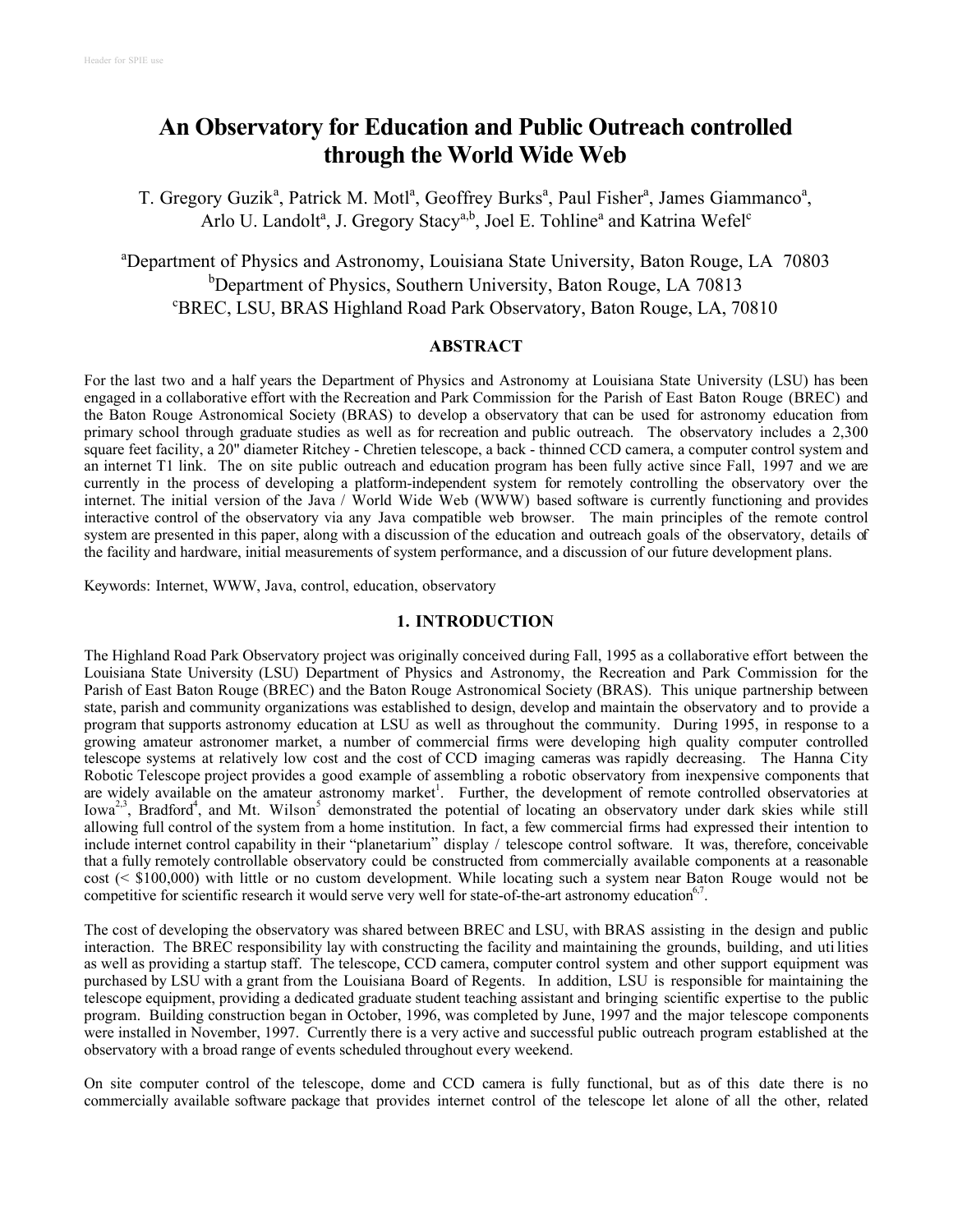observatory functions. Thus, we have been required to develop our own custom remote control software. Given our limited man-power, however, it has been necessary to develop a solution which minimizes the development effort. To solve this problem we have turned to the World Wide Web (WWW) and, in particular, Java client / server applications. With this approach a majority of this "custom" interface is relatively easy to develop, is highly portable and platform independent and can be adapted to include future needs. In this paper, we describe the project goals, provide an overview of the observatory facility and equipment, discuss the remote control system and summarize the current status and performance of the facility.

# **2. OBSERVATORY GOALS AND DESIGN**

The primary goals of the Highland Road Park Observatory are to: 1) Significantly improve the effectiveness of teaching university level Astronomy courses at LSU, 2) Develop a science center which can support K-12 education throughout the area, 3) Provide LSU with a mechanism for community outreach, 4) Establish a new form of science-oriented recreation for the parish, 5) Seek to increase / include participation of under-represented students and groups in all of these areas, and 6) Support the local amateur astronomy community. To meet these goals the observatory must address the needs and requirements of a broad audience located throughout the region, from K-12 students and teachers, to university undergraduate and graduate students, to amateur astronomers and to the general public.

The most important aspect of the observatory for LSU is the need to provide the equipment and infrastructure necessary for students to gain experience in the operation of modern astronomical instrumentation. Modern observatories are fully computer controlled and the usual eyepiece has been replaced by electronic focal plane instruments which require digital processing techniques for data analysis. The Physics and Astronomy building on the LSU campus includes a vintage 11" f/11 Alvan Clark refractor which was installed in 1939. This venerable instrument has been used for decades to support astronomy classes at LSU, but is currently capable of only visual observation and is not easily adapted for computer control. To refurbish this instrument and outfit it with modern instrumentation would cost as much or more than completely replacing the old telescope. Further, light glare from other nearby campus buildings provides other problems that would have to be overcome. Locating a new facility in a relatively nearby dark location would address a number of these issues, but with over a thousand students each semester attending classes that would potentially use the new facility it is impractical to anticipate shuttling students between the facility and campus for laboratory classes multiple times each week.

To solve these problems we designed an observatory with remote control capability that can be accessed over the internet. A T1 network link connects the observatory to campus, and an Astronomy Teaching Laboratory (ATL) consisting of 6 to 10 desktop computer will be established in the Physics and Astronomy building. The ATL will allow groups of students on campus to investigate astronomy fundamentals using interactive software and to perform specific experiments using optical data from the telescope at the remote facility. LSU is now in the processes of developing a series of laboratory exercises for the ATL to complement our existing course offerings and provide broad training in astronomy and modern observational techniques. As has been pointed out by Lockman<sup>8</sup> good science training in observational astronomy ultimately requires direct contact with the telescope hardware and such contact is very elusive over a remote interface. Thus, for our undergraduate majors and graduate students the ATL exercises will be supplemented with practical experience at the observatory.

In addition to the university level classes, it is equally important for the observatory to support K-12 education. Children are very receptive to "space" presentations and an astronomy theme can be used across the disciplines to enhance education. The observatory already has an active on site program of classroom interaction and with observatory access over the internet, it is conceivable that this interaction can be expanded to include telescope observations from the K-12 classroom itself. In this case, however, the interface would need to be very user friendly and should not require the school system to purchase commercial software. In addition, as school classes are held during the daytime, the observatory control software will need to support a batch mode through which observational requests are submitted and scheduled for overnight processing.

For remote control applications it is also necessary for the facility to have the capability to "safe" itself. It is relatively easy for an on site operator to determine if it is raining outside, but without such personnel, it is more difficult to determine if a remote user should be allowed to open the dome shutters. To handle this problem the facility includes a full weather station and power to critical systems is provided through an uninterruptable power supply (UPS). Software on the observatory control computers monitor the weather and UPS data and provide "alarm" states that prevent remote usage when conditions warrant.

The observatory supports an active public outreach program including public "stargazing" nights. The use of the facility for these public viewings establishes additional constraints on the observatory system. In particular, the public will be most satisfied if they can view astronomical objects (e.g. Saturn's rings) with their own eyes, yet remote use of the telescope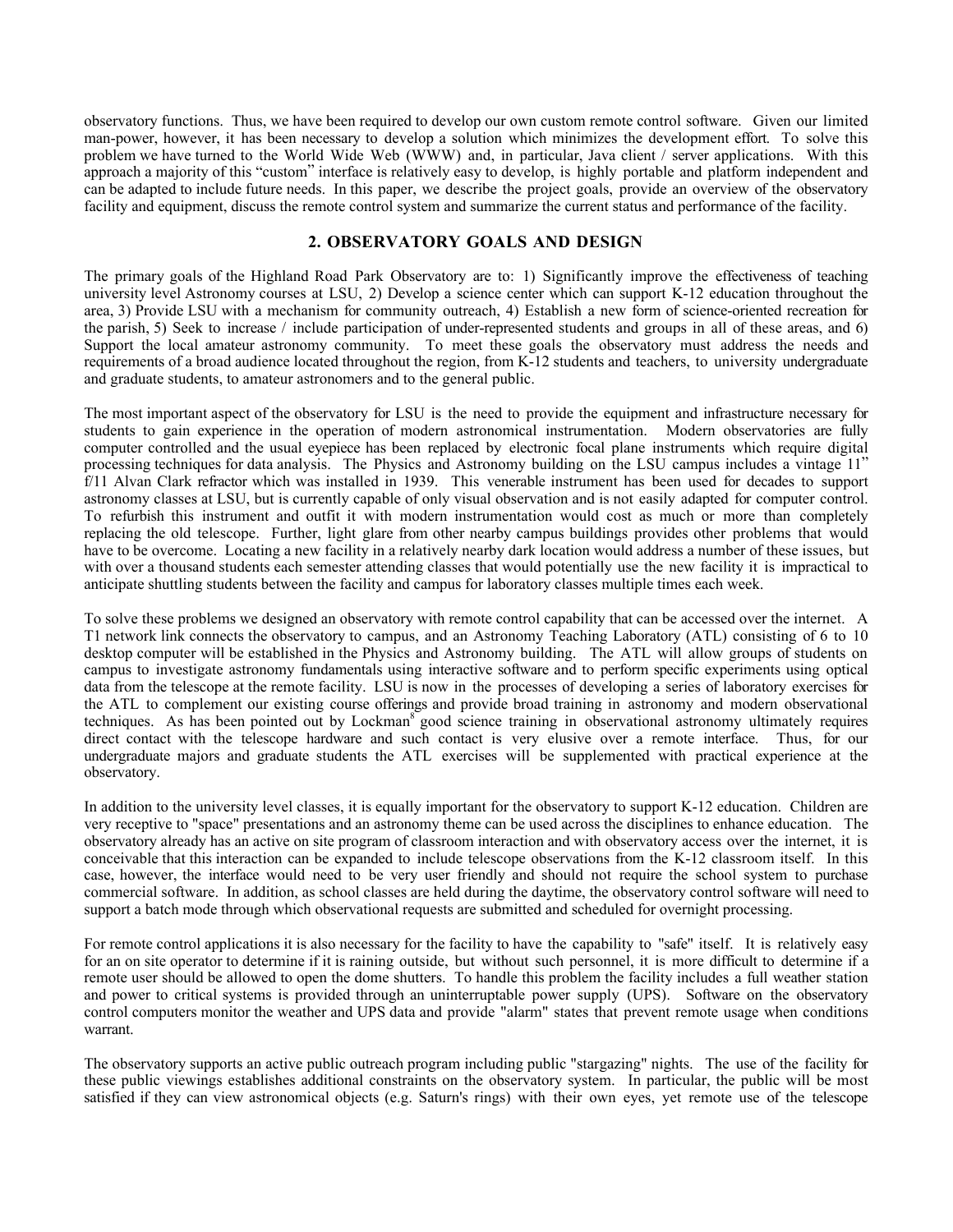requires that the CCD camera be in place. Physically alternating between an eyepiece and the camera is potentially problematic and could lead to numerous trips between campus and the observatory to correct problems. Our solution is to attach an instrument selector onto the telescope so that the eyepieces can be mounted par-focal with the CCD camera and such that neither device needs to be physically removed. This arrangement also assists with "crowd control" at the observatory where the latest CCD images can be displayed on monitors in a public lecture area while smaller groups view the object directly through the eyepiece.

# **3. THE OBSERVATORY FACILITY**

The facility constructed by BREC to house the new telescope is shown in Figure 1. The building site is located on the southeast side of Baton Rouge approximately 10 miles east southeast of the LSU campus. Several sites were considered across East Baton Rouge Parish. The present site represents the best compromise between relatively dark southern views, ease of access by the general public and LSU students, space for future expansion, and pleasant surroundings. The facility is centered in a roughly 300 feet diameter clearing and is surrounded by trees. While these trees obscure the sky within about 15° of the horizon, they also shield the site from the glare of neighborhood lights and from the headlights of passing cars.



**Figure 1:** The Observatory building

The buildings itself is octagonal in shape with 22 feet long sides and provides more than 2,300 square feet of floor area on two levels. Included in the design are lavatories and two office / storage areas where portable equipment can be secured. The main floor has been left open, except for a few support structures, to provide maximum flexibility for utilizing the space for exhibits, displays and lectures. The second floor, with somewhat more than 300 square feet of floor area, is dedicated to the telescope and control systems. A set of built-in cabinets with desktops and shelves provides more than adequate space for the telescope accessories and control computers. The telescope is mounted on a three foot diameter, poured concrete pier that extends from the telescope deck to 16 feet below ground level. This pier is physically isolated from both the telescope deck and the building foundation to minimize transmission of mechanical vibrations to the telescope.

The entire building is air conditioned with the telescope deck including humidity control as well to protect the telescope and equipment, when not in use, from our high humidity environment. Both floors are in separate heating / cooling zones and a doorway allows the second floor to be sealed allowing the telescope area to quickly come to equilibrium with the outside temperature when the shutter is opened. The 22.5 feet diameter dome is from Ash Manufacturing Company, Inc. and includes full motorized rotation as well as upper shutter and hydraulically operated lower shutter motion. When open, the shutter provides an aperture from the horizon to  $15^\circ$  beyond zenith which is 71 inches wide. The metal roof surrounding the dome is painted white and heavily insulated to minimize thermal mass and allow the roof to rapidly cool after sunset.

The f/8.1 telescope, shown in Figure 2, was purchased from Optical Guidance Systems (OGS) of Huntingdon Valley, PA and uses a Ritchey-Chretien (RC) optics design with a 20 inch diameter primary mirror and a 7.25 inch diameter secondary. The RC design utilizes hyperbolic primary and secondary mirrors to correct coma and provide a flat, high quality image across a wide field of view. Further, the RC design contains no refractive elements and only two air to glass surfaces providing less light loss and a greater spectral range than a Schmidt-Cassegrain. The mirrors for the telescope were fabricated from low expansion ceramic and are figured to a final wave front error of 1/30 RMS. The mirror coating has been optimized to maximize reflectivity ( $> 90\%$ ) over a broad spectral range ( $\sim 400$  nm to 750 nm) and yet be resistant to abrasion and humidity. The secondary mirror mount can be positioned by a stepper motor to provide electronic focus control over a back focus range of 10.5 inches. Both mirrors are mounted to allow for the differential coefficients of expansion between the mirror and mount while providing boresight stability regardless of telescope orientation.

The equatorial fork mount, also from OGS, was purposely oversized for the 20 inch RC to provide as stable a platform as possible and allow for a future upgrade of the telescope. The axes of the mount have an orthogonal alignment of better than one arcminute and both axle drives include Byers gears with an 18 inch gear on the Right Ascension axis. The telescope optical axes are aligned with the mount axes to within 1 arcminute and the combined system is capable of tracking objects with an accuracy of less than 3 arcseconds periodic error without the need for computer software corrections. Computer compensation for such mechanical misalignments enables the positioning accuracy of the telescope to be increased to  $\pm 30$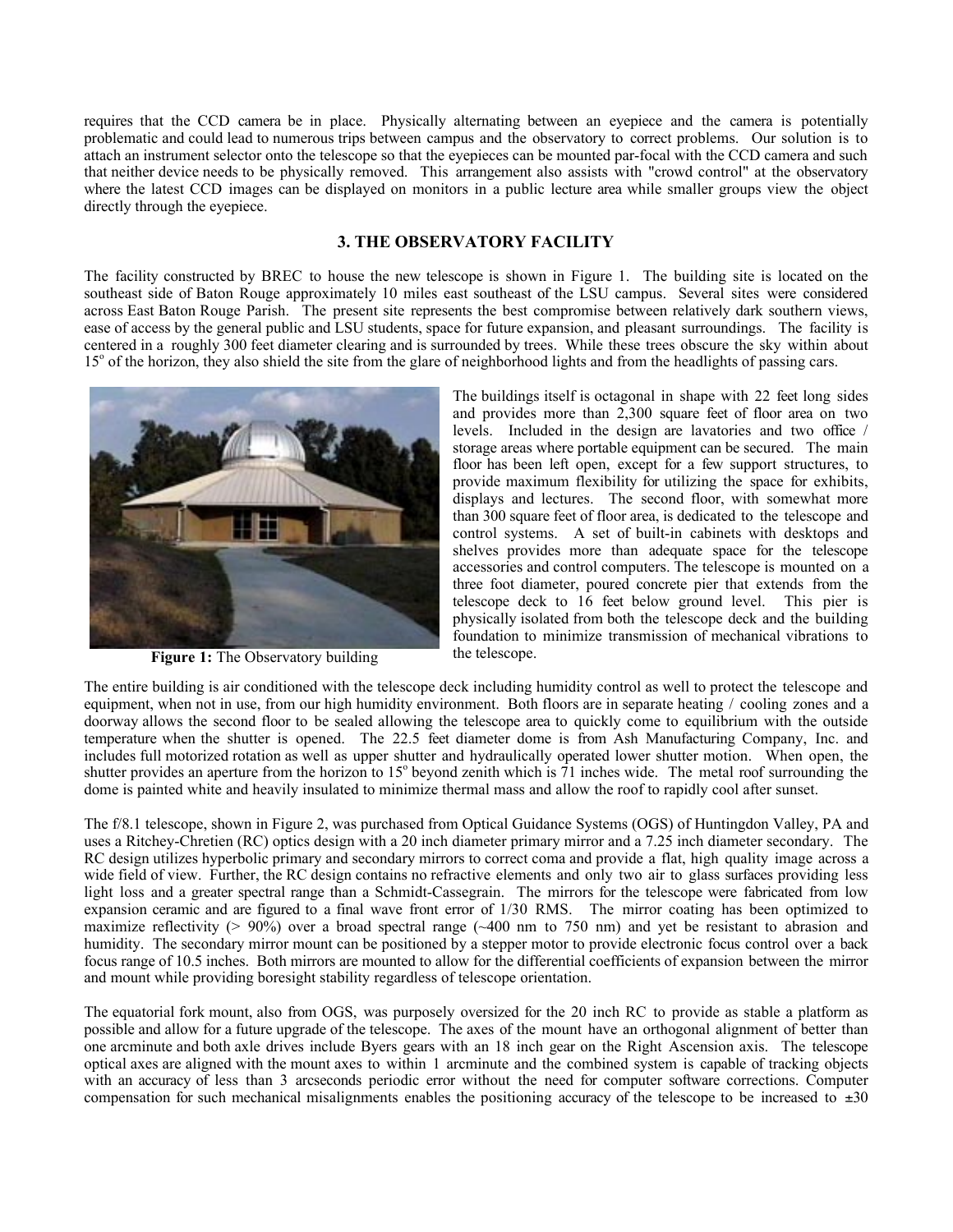arcseconds RMS error over the entire sky and the tracking error to be reduced to 1 arcsecond over twenty minutes of time. This precision assures that commands from a remote, off-site location will position the telescope on target and that active guiding will not be needed for most exposures.

The CCD camera used with the telescope is the model AP7 purchased from Apogee Instruments, Inc. of Tucson, Arizona. This remarkable camera costs less than \$10,000 and contains a back-thinned SITe SIA502AB CCD chip. The chip is a 512 by 512 array of 24 micron square pixels with a large dynamic range (well depth >350,000 e) and relatively low noise (dark current is 50  $pA/cm^2$  at 20°C). Further, the camera is equipped with a thermoelectric cooler which is capable of reducing the chip temperature to more than  $50^{\circ}$  C below ambient, minimizing the dark current noise. The camera electronics provide a read noise of about 15 e, 16 bit digitization and a readout rate of 50 kHz (a full frame can be read in about 5 seconds). Coupled with the f/8.1 telescope this camera has an image scale of 1.2 arcseconds per pixel and a field of view of more than 10 arcminutes. These characteristics offer a good compromise between the Baton Rouge "seeing" conditions and the ability to capture a large object in a single frame.

The thinned, back-illuminated CCD offers a significant performance advantage over standard front-illuminated chips. In particular the quantum efficiency or QE (a measure of how well photons are converted into electronic charge) is greater than 80% over the wavelength range 550 nm to 770 nm or more than double that of the standard chip<sup>9</sup>. Further, this high QE continues into the blue region  $\left(\frac{-70}{6}\right)$  at 450 nm) where it is almost an order of magnitude more sensitive than a front-



Figure 2: The 20" f/8.1 RC telescope and control computers located on the 2nd floor of the facility.

illuminated CCD. This relatively flat response provides a distinct advantage for photometry where all "colors" can have roughly the same exposure time. The high QE also allows shorter exposure times reducing the accumulated dark count in the image. Typically, this camera is able to produce a recognizable image of "faint" objects with exposure times as short as a couple of seconds. This high sensitivity camera will allow remote control object location and focusing to be performed effectively and provide high throughput for most of the images associated with the observatory education and outreach goals.

Other components are also needed to provide the observatory with full remote control capability. For example, Astronomical Consultants & Equipment, Inc. (ACE) of Tucson, Arizona supplied a contactor box and relay controller box to interface between the dome rotation and shutter motors and the control computer. The contactor box includes a copper bus slip plate to conduct shutter motor power and limit switch signals when the dome is in the "home" position. The relay controller provides push button control of all dome functions as well as the computer interface. Also purchased from ACE is the instrument selector. This device attaches to the telescope base plate and includes a stepper-motor-controlled diagonal mirror that can be rotated to direct the light path to one of four output ports. The port selection can be controlled by computer and allows us to select between the eyepiece port, the CCD camera or one of two other instruments. The CCD camera will also be equipped with an ACE filter wheel where filter position can be selected by computer. This filter wheel will accommodate up to eight 50 mm square filters, where the size and shape were chosen to conform with filters used at national astronomical observatories. A GPS receiver is included in the observatory equipment and can be read out by the control computers to synchronize their clocks with UTC to better than 0.05 seconds. Communication between the observatory and campus is provided by a dedicated T1 network link which is maintained by the LSU Office of Telecommunications. The observatory network is currently thin coax 10Base2 and can accommodate approximately 30 on site nodes. Through the campus connection, the observatory is linked to the internet providing world wide access. In the event of a power failure, all critical observatory systems (e.g. telescope, dome motors, control computers, network link) are connected to a high capacity Uninterruptable Power Supply (UPS). This UPS provides approximately 30 minutes of power to smoothly shutdown observatory functions. Finally, the observatory site includes a full weather station that continuously monitors indoor and outdoor temperature / humidity, wind speed / direction, rainfall amount, and sky brightness. These sensors allow us to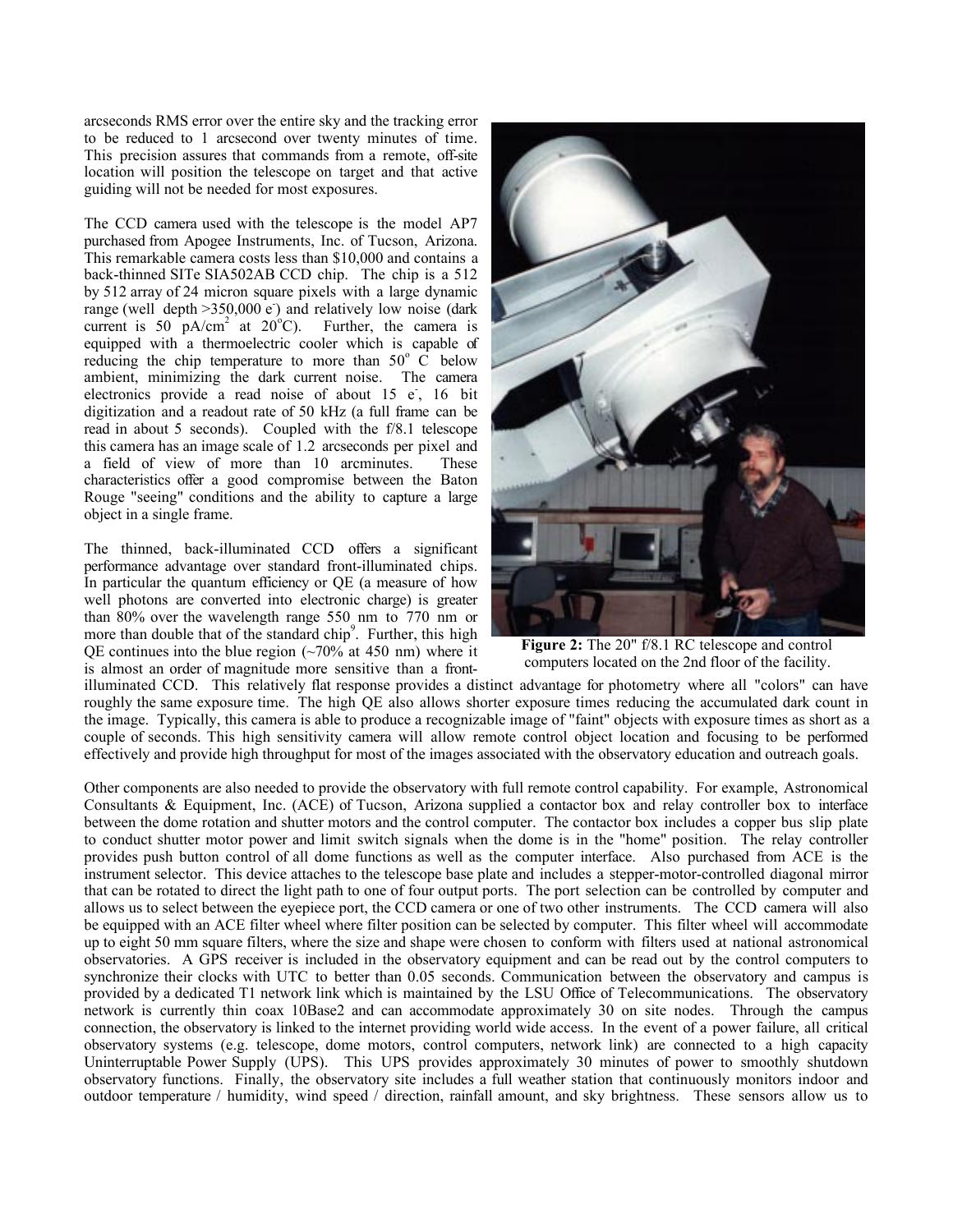compute the dew point as an early rainfall indicator and we are developing a rain sensor which will trigger on the first raindrops. The integration of the many hardware components described above into the observatory control system is discussed in the next section.

# **4. THE OBSERVATORY CONTROL SYSTEM**

The observatory control system provides complete computer control of all observatory functions for an on site operator. This system is schematically illustrated in Figure 3 and consists of two Pentium class CPU computers, the Telescope Control Computer (TCC) and the Observatory Control Computer (OCC), plus the hardware interfaces. The TCC runs the DOS operating system and is dedicated to telescope and dome operations using the PC-TCS software from Comsoft of Tucson, Arizona. The OCC runs Windows NT to support the multiple processes necessary to handle off site internet communications, camera and filter wheel control, weather data collection and monitoring, other support functions and communication with PC-TCS over a serial interface. This system minimizes our costs and software development by enabling us to use inexpensive computer hardware and to take advantage of low cost commercial software that has been developed for Windows and DOS systems for the amateur astronomy market.



**Figure 3:** Schematic of observatory control system and high level functions.

PC-TCS is a personal computer based telescope control system designed for use with moderate to large professional astronomical telescopes. Fundamentally, PC-TCS provides a link between the hardware that monitors and controls the dome, shutter, and telescope and a high level user interface that allows a user to literally operate the telescope with a few keystrokes. PC-TCS also implements an observatory control script language that can be executed from both batch files and over a serial link. This feature accomplishes a crucial first step towards automation.

PC-TCS interfaces with the telescope axes and focus control stepper motors through a CR-10 ISA Bus card connected to a CTR-10 interface module. The TCC also interfaces to the ACE dome controller which enables PC-TCS to rotate the dome, sense the state of the upper and lower shutters (i.e. opened or closed) and operate these shutters. An encoder connected to the dome allows PC-TCS to determine the relative angle between the shutter aperture and telescope azimuth. This enables PC-TCS to automatically rotate the dome to always keep the telescope pointing through the clear aperture.

Included in PC-TCS is the ability to correct for various errors which can affect the pointing and tracking accuracy of the telescope. PC-TCS can automatically make pointing corrections for proper motion, precession, nutation, annual aberration, atmospheric refraction and repeatable mechanical flexure. PC-TCS can also correct tracking rates for differential refraction, flexure, periodic error in the right ascension gear and declination gear backlash. The site specific corrections for flexure, which include other terms such as misalignment of the mount and non-perpendicularly of the right ascension and declination axes are generated by the TPOINT package from data collected with a semi-automated calibration routine within PC-TCS.

The Apogee AP7 camera is handled through a dedicated controller which resides on the OCC ISA bus. This controller is a single width board that supplies the camera with power, regulates the thermoelectric cooler and controls the camera functions including transfer of the digitized image. Both 16-bit and 32-bit APIs have been written for the controller and over the last year a number of camera control packages have become available. These include Maxim DL from Cyanogen Productions, Inc., PMIS from GKR Computer Consulting, CCDSoft from Software Bisque, and Image Pro Plus from Media Cybernetics. While each of these packages provides basic camera control, they provide different levels of functionality and are optimized for different applications. For example, Maxim DL and CCDSoft are optimized for astronomy applications and include capabilities such as blink compare, photometric analysis, and maximum entropy deconvolution. However, only PMIS includes a script control feature which is useful for remote control applications. Thus, two or more of these packages would likely be needed to cover the full range of requirements associated with our application. This is, in fact, a cost effective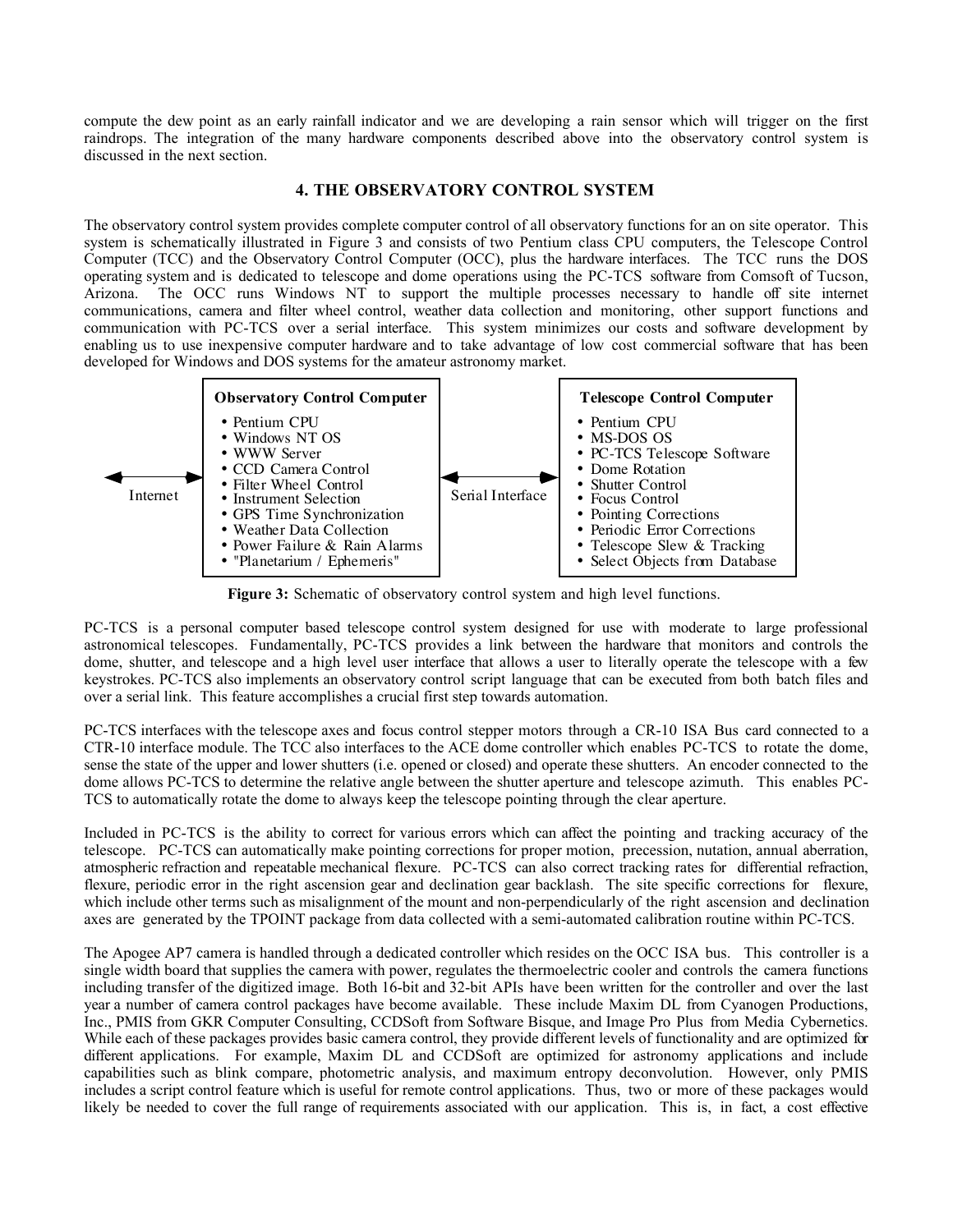option, since the price of Windows software is low (e.g. CCDSoft costs less than \$250) in comparison to the personnel cost that would be necessary to develop a custom camera control application.

The OCC also includes an ISA bus interface for the ACE Instrument selector and camera filter wheel stepper motors. The stepper motors rotate the optical components to the proper position and a positive mechanical detent system consistently locks the position to high accuracy. Further, at detent position the stepper motor is powered off to minimize thermal effects. Both devices are controlled through a Windows NT compatible user interface which includes menus that allow the user to easily select a particular filter or switch between instruments. The source code for this program has also been provided by ACE and will be modified at LSU to include a remote control interface.

Weather data are collected automatically by the PC208W Datalogger Support Software running on the OCC. The observatory weather station instruments are controlled by a CR10X Datalogger from Campbell Scientific which operates independently of the OCC. The data logger is read out over a serial interface every 10 seconds and the data are processed to generate averages or computed quantities such as indoor / outdoor dew point. These data are then stored on the OCC disk for later retrieval. The disk file can be copied over the internet, displayed on the OCC to review weather conditions at the observatory, or processed by other routines on the OCC to generate "rain alarms".

Another ISA bus slot in the OCC is taken up with a GPS receiver which provides a highly accurate time standard for both the OCC and the TCC. The internal clock of a PC can have a high rate of drift and, in fact, the OCC clock has been measured to loose more than 8 seconds every day. If left uncorrected, this would correspond to an error in pointing the telescope which would increase roughly 2 arcminutes every day. Thus, we have developed a simple program that runs on the OCC to continuously read the GPS receiver time and periodically update the system time on the OCC along with sending a SETTIME command to PC-TCS on the TCC over the serial link. By automatically updating these times every eight minutes we can maintain synchronization with UT to better than 0.05 seconds.

Finally, the on site operator can use the OCC to access astronomical information and images such as the Digitized Sky Survey from the Space Telescope Science Institute (STScI) over the internet or to run planetarium / ephemeris software directly. For the latter, programs such as Megastar Sky Atlas cost less than \$130 yet provide accurate interactive sky charts generated directly from the NGC, GSC and other catalogs. Megastar can display Hubble Guide Star Catalog stars down to magnitude 15.5 and includes over 110,000 deep space objects. A mouse click on any of these objects accesses the database and displays a full set of information including, for example, object coordinates, magnitude, and apparent size. Programs such as Megastar also have the capability to compute and display charts for any time of the day, for any day of the year well into the future or past, and can calculate planet and/or asteroid positions, the positions of the Jovian moons and even the apparent tilt of Saturn's rings. This kind of capability makes it very easy to plan an observing session, days, weeks or even months ahead of time. Further, many such programs have the ability to communicate with amateur telescopes such as the Meade LX200. With a compatible telescope properly aligned the display shows the current telescope pointing direction on the sky chart and selecting a different object on the chart causes the telescope to slew to the new object. This provides a very user-friendly interface to telescope control and it is conceivable that we can adapt Megastar to provide a similar interface for the PC-TCS controlled telescope.

# **5. THE REMOTE CONTROL SYSTEM**

While the systems at the observatory provide an on site operator with complete control over the telescope and camera, a remote control interface is also necessary to support real-time or near real-time use of the observatory during classes at LSU or in K-12 classrooms. Due to the limited amount of man-power at LSU which can be dedicated to this project, it is highly desirable to minimize the amount of custom software development and to purchase the required capability from commercial software vendors whenever possible. The initial design of the observatory, two and a half years ago, called for telescope control software that could be accessed remotely over the internet to be available within about a year after project start. This appeared to be a reasonable assumption given the success of the University of Iowa Automated Telescope Facility<sup>2,3</sup> (ATF), the Bradford Robotic Telescope<sup>4</sup>, the development of dial-up modem access to Mt. Wilson<sup>5</sup> and our discussions with particular vendors. However, internet capable telescope control software has yet to appear in the commercial market and this has required us to reevaluate our approach.

By the time it became clear, about one year ago, that commercial software would not be able to provide the internet communication capability, the project was well underway and, due to the long lead time, we had already committed to a particular telescope and control system. Retrofitting this system with something like the ATF software was not an option due to the limited available budget and the large amount of expert man-power such a custom retrofit would require. The powerful "remote command" capability of PC-TCS, however, provided us with the flexibility necessary to devise a solution.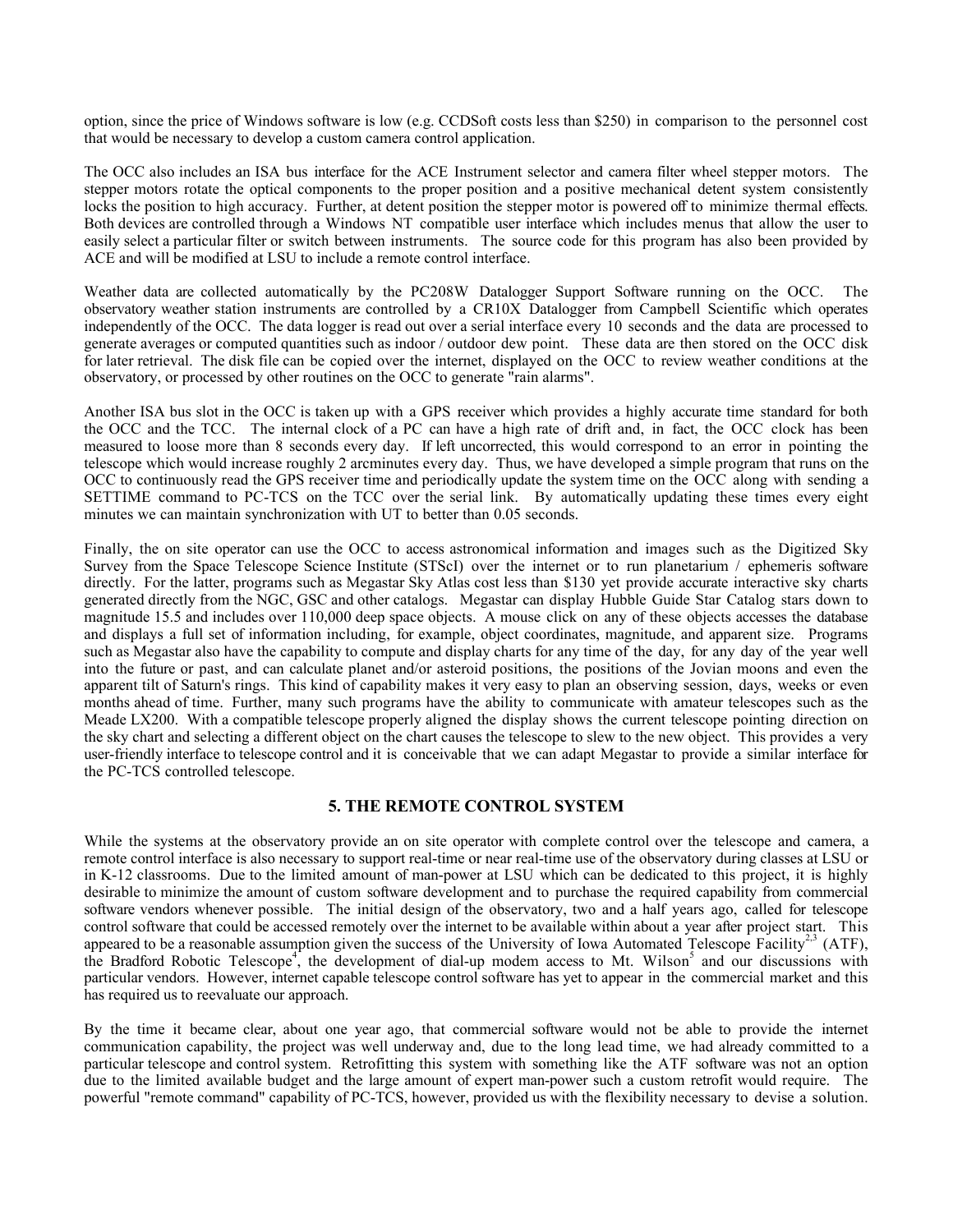In particular, all that is really required is to develop an application for the OCC which receives data (e.g. object coordinates, focus position, desired dome shutter state, etc.) from the remote user, constructs appropriate PC-TCS commands from these data, and sends these commands to the TCC over the serial link. Command construction and serial communication are both well defined and simple to implement, leaving the internet communications as the outstanding issue. By taking advantage of recent developments in WWW tools, in particular the Java language, a significant amount of time consuming, TCP/IP socket level programming necessary for two way communication can be hidden, greatly simplifying the task. This approach also provides advantages in portability, platform independence, ease in adapting different telescope control systems, and eliminates the need to purchase multiple licenses of a software product for remote telescope users. In fact, with the concept described in the following sections, remote internet control can be quickly and easily added to any telescope system which already includes a "scripting" capability.

An interactive user interface for observatory control is not an appropriate means for meeting all our goals. In particular, we require an observation queuing system that allows students in a classroom for example to submit observing requests that will be executed later that evening. The implementation of this batch observing interface is straightforward and requires only CGI programming while the actual batch observing software consists largely of elements that have already been developed for the interactive interface. Observatories such as Bradford have already developed successful queued observation systems and we will draw from experiences such as theirs. Further, significant advances have been made over the past decade in scheduling observations in an efficient and flexible manner<sup>10</sup>. For this paper, we will concentrate on describing our method for providing remote real-time access to the observatory.

# **5.1 The WWW Server and Java**

For our webserver, we use the WebSite Pro v 1.0 package from O'Reilly software<sup>11</sup>. WebSite provides an intuitive user interface for incorporating and managing content and controlling access to our web. In addition, WebSite is shipped with high quality documentation that has helped us to focus our efforts on more pressing matters. For web pages with limited interaction, WebSite includes support for a variety of languages that are useful for CGI programming, including the Perl 5 language that we use.

To provide a real-time interface to the observatory we have chosen to write our own client/server software in Java. Java is an object oriented language that is made compelling not so much by the features of the language itself but by the way the language is implemented. In principle, Java allows one to write software once and run it on any computer that implements the Java Virtual Machine. Machine independence is accomplished by first compiling the Java program into an intermediate form called byte code. Byte code can then be executed as an interpreted language on any computer through the Java Virtual Machine $12$ .

A particular use of Java that relies on its platform independent nature is Java applets. Applets are Java programs that can be downloaded over the Internet and executed by the user's web browser under certain restrictions. One important restriction is that applets are only allowed to make network connections back to the computer from which the applet was downloaded. This restriction does not represent a problem for our purposes currently but if we need to distribute the work load among different computers at a future time we can use proxy servers to reroute the applet requests as necessary.

Java provides several high level constructs that make writing the graphical user interface (GUI) client and the server relatively easy. First, the Socket and Server Socket objects make network communication almost as easy as performing I/O with stdin and stdout in  $C^{13}$ . In addition, the Java language provides adequate high level GUI elements in the Abstract Windowing Toolkit and also provides objects for multi-tasking through threads and protecting critical sections with synchronization.

# **5.2 The Observatory Internet Control Software**

The Internet control software running on the OCC server is currently designed to handle three different interfaces: 1) To an auxiliary controller over a serial link, 2) To a device running concurrently on the server, and 3) To receive "interrupts" from monitor applications also running concurrently on the server. The algorithms necessary to provide remote access to essentially all observatory functions can be described by one of these interfaces. Thus, we will limit our discussion here to three examples which illustrate each of the three interfaces.

Common to all the interfaces are the processes necessary to prepare the remote user for observing and to establish the client / server connection as illustrated in the top half of Figure 4. To initiate remote observatory control, the user retrieves the observatory web page from the OCC WWW server. At this point the remote user has access to a number of static pages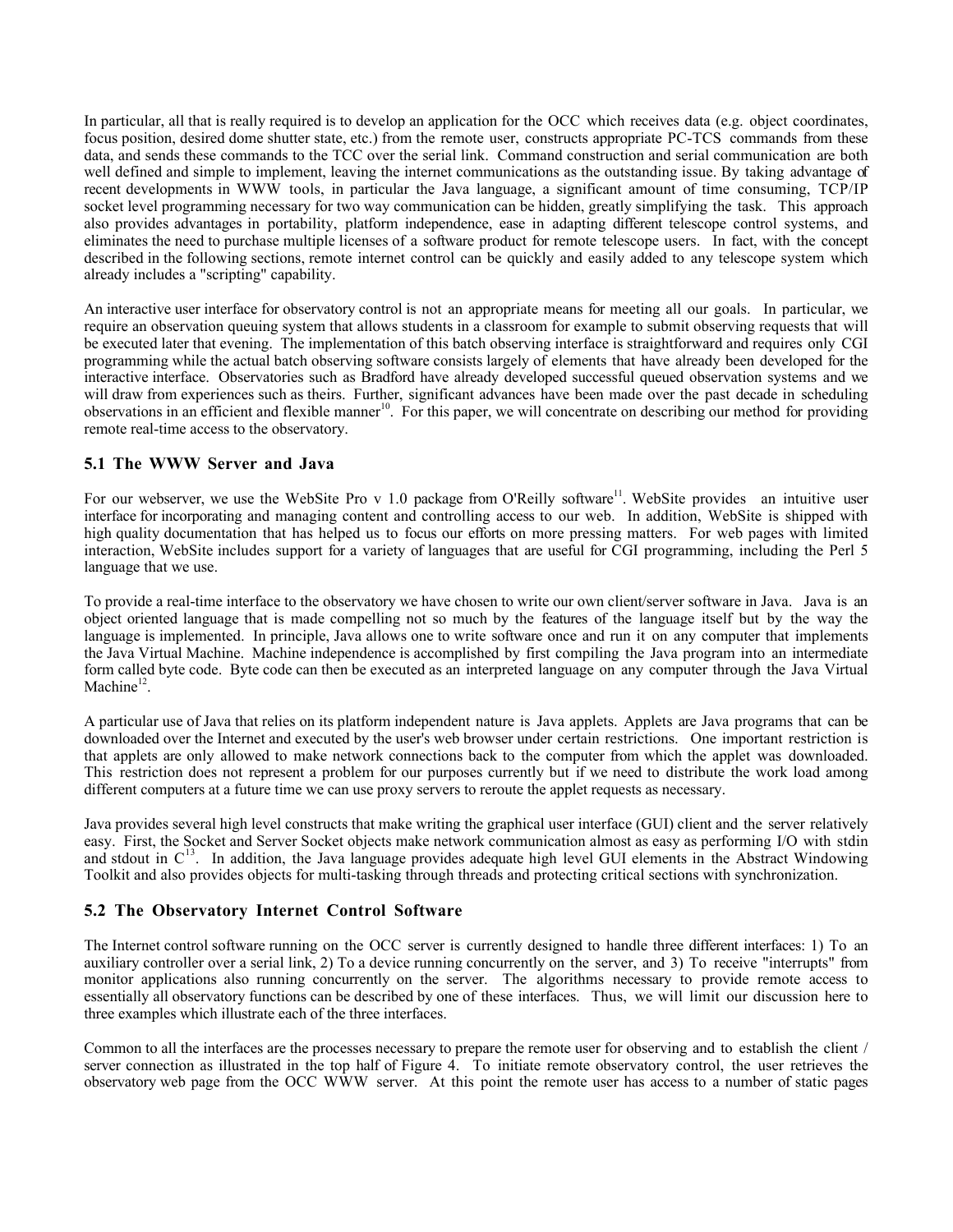including user guides, observatory documents, archived images and weather data summaries. The observatory home page also contains a link to the observatory control interface, but access to this link is secured with a password authorization.

Upon successful login, the observatory control applet is uploaded from the client system and begins to run under the Java Virtual Machine associated with the user's web browser. The Java client first initiates a socket connection with the Java server running on the OCC. The socket connection provides two way communication between the server and client. To prevent deadlock or run conditions the client must ensure that it is the only active interface to the observatory. Thus, the client queries the server to determine if there is another active remote connection and if so the second client is locked out.



**Figure 4:** Remote telescope control processes and data flow schematic.

When the client is allowed access to the observatory the client applet pops up a series of GUI windows which display current information and allows the user to control the telescope, CCD camera and other aspects of the observatory. For example, from the GUI windows the user is able to move the telescope to a specified coordinate pair or to an object from one of several common catalogs, set the CCD temperature, take flat and dark frames, rotate a specific filter into the optical path and execute several other functions.

The elements which comprise the telescope remote control interface in particular are shown in the lower half of Figure 4. The GUI client both displays status information from the telescope and provides abstract controls that allow the user to execute commands on the TCC. To update the current status of the telescope a separate thread running in the applet requests the telemetry service from the Java server. The server then collects the telemetry data broadcast from PC-TCS over the serial connection, parses the telemetry data structure and sends this information back to the client. The client applet displays the information it has just received and waits for the next update time.

To execute PC-TCS commands the user enters command arguments (if necessary) and selects the corresponding abstract command from the GUI. For example, the user enters a right ascension and declination coordinate pair, and chooses the control for moving the telescope to the new desired direction. The client then starts a thread that requests a command execution service from the Java server, transmits a command code and command arguments (e.g. *right ascension*, *declination*) and then waits for acknowledgment from the server that the command executed. The telescope command service consists of a command generator that constructs the appropriate sequence of PC-TCS commands and an external (native) routine that reads and writes data to the serial port connected to the TCC. For this particular example, the server would transmit the following three commands to the TCC: NEXTRA *right\_ascension*, NEXTDEC *declination*, MOVNEXT. The server checks on the status of the commands it sends to PC-TCS by reading the telemetry stream and notifies the client when the abstract command has been completed. The client then kills the thread it started to execute the command and waits for further input from the user. Multiple command requests from the client are queued by the server until shared resources such as the serial port on the OCC are available for use.

The remote camera control, illustrated in Figure 5, is similar to the telescope control interface except now communication is between the client and a device controller running concurrently on the OCC with the Java server. The communication between the server and the Camera Control Software is accomplished through a Dynamic Data Exchange (DDE) interface. The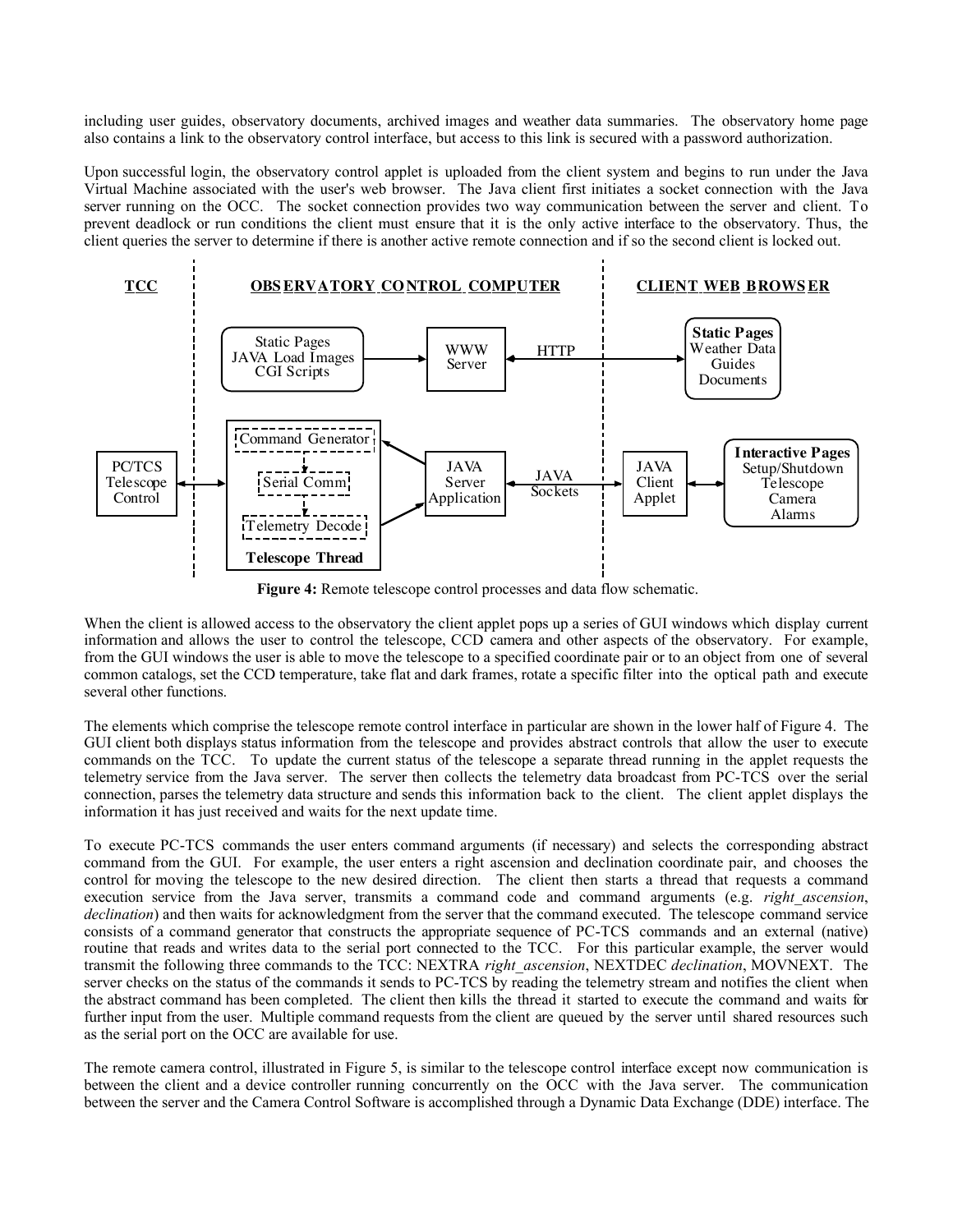DDE provides access to the Camera Software through a series of callable functions, without the need to directly link the server software and device control software. Several CCD control packages provide this capability including IDL from Research Systems, Inc. and PMIS from GKR Computer Consulting. Currently the camera interface is being developed for PMIS.



**Figure 5:** Remote camera control diagram of the processes and data flow.

Communication between the client and server again takes place through Java socket objects. The client displays information about the camera status gathered by the telemetry service described above and sends camera commands to a camera command service running on the OCC. The camera command service generates commands for PMIS and executes them directly. A successful return from the DDE interface provides an automatic command verification mechanism. If as a result of a command an image is generated, this image is available in memory and can be directly accessed by the server and passed to the client.

The remaining example interface is illustrated in Figure 6 for the alarm system. To operate the observatory without an operator on site, requires that precautions be taken to assure that a remote user cannot operate the observatory during conditions that would damage the equipment or would be otherwise unsafe. Such conditions include rain at the observatory or a power failure. As mentioned previously, the observatory includes a weather station with a rain sensor and a UPS which is activated when line power fails. The weather station data are constantly monitored by the datalogger and archived on disk by auxiliary software running on the OCC. Operating under an event timer, the Alarm Thread periodically wakes and reviews the latest weather data and line power signal. Currently the conditions being tested include indoor or outdoor dew point within a degree (C) of the ambient temperature, a positive rain sensor signal, an accumulation of rain and a positive line power failure signal. If none of these conditions are met, then the event timer is reset and the Alarm Thread is suspended.

If an unsafe condition is detected, however, the Alarm Thread assumes priority over the system, interrupts any other activities being processed by the server application and sends a warning message to the remote client that a system shutdown will immediately occur. If there is no active client at the time the warning is generated then the server locks out remote logins until the alarm is removed. The Alarm Thread then proceeds to "safe" the observatory including as the highest priority



**Figure 6:** Alarm monitoring processes and data flow.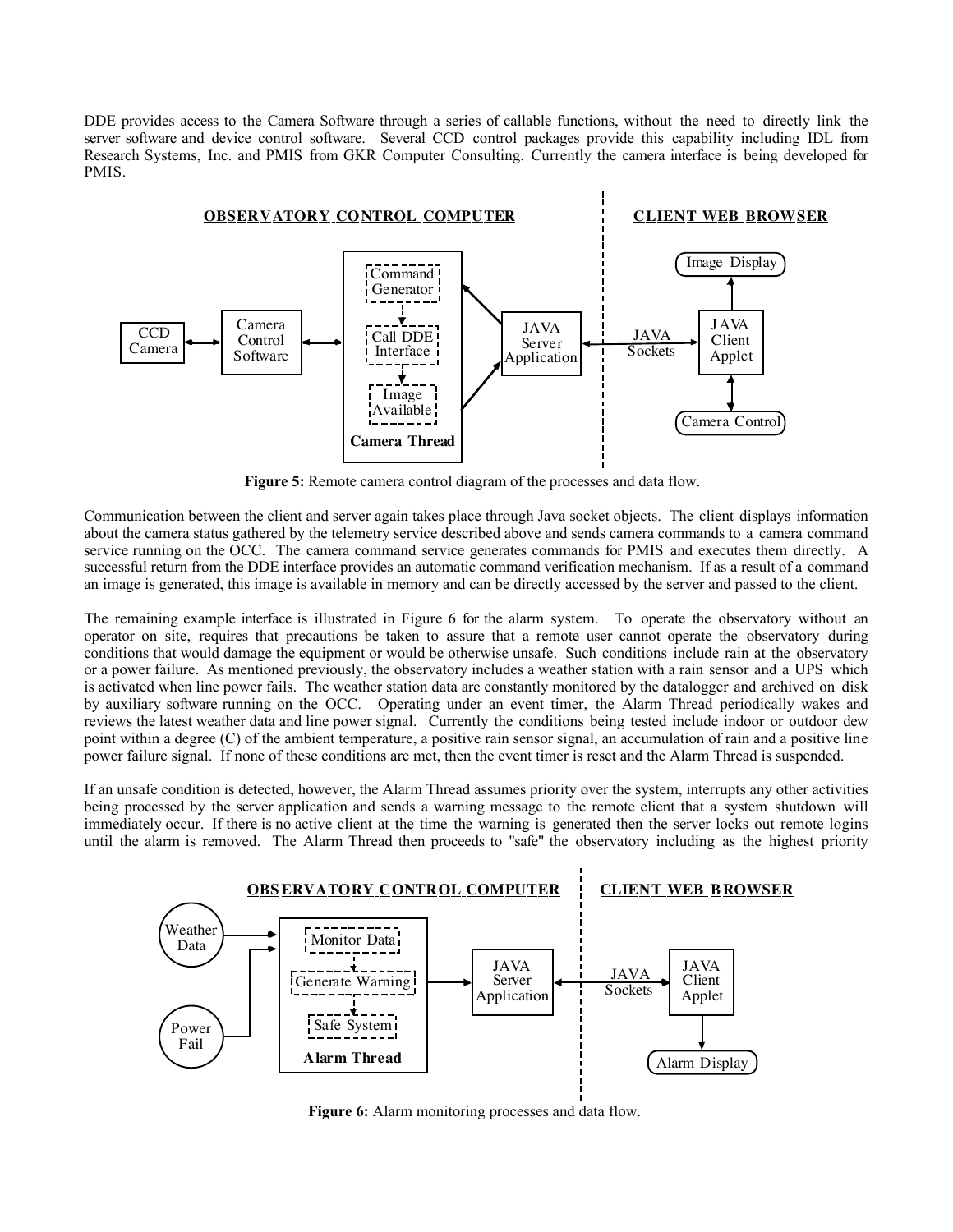shutting the dome shutters, warming the CCD camera, resetting the telescope to a known state and locking out remote logins. Once "safeing" has been accomplished, the Alarm Thread returns to monitoring the environment data and will notify the server to release the remote login lock once conditions permit.

# **5.3 Possible Extensions for the Future**

A powerful feature of the Java client / server approach we have taken is that it can be readily adapted to other kinds of telescope systems or other related applications. The main concept behind developing the telescope, camera services and alarm thread is that device dependent specifics are hidden from the main server application and client applet. As the application and applet communicate only at a high level using "generic" information (e.g. point telescope, object coordinates, camera exposure setting, etc.) there is no need to modify this code or the GUI interface if a different telescope control system or camera is used. In fact, much of the server code is reusable as well and only modules such as the Command Generator and Telemetry Decode would need to be altered. Further, since the Java language is standardized across a wide variety of platforms, the lower level code is written in ANSI C and system calls are minimized, code maintenance and portability across platforms is enhanced.

Extensions to this system are already being planned. In particular, we currently have no remote control capability over the ACE Instrument Selector or Camera Filter Wheel. We expect these devices to be delivered in March, 1998 along with their driver software. Since ACE will supply the software source code it should be relatively easy to adapt these routines to a DDE interface and incorporate the appropriate calls in the Camera Service code. We have also purchased a calibrated screen that will be mounted on the inside of the dome to one side of the shutter and used to take flat field exposures. In this case, we will need to include an extension which moves the telescope outside the shutter aperture to point at the flat field screen prior to taking a CCD exposure.

It may also be possible to adapt the system to use particular sky chart software, such as Megastar, on the client as a visual telescope interface. Megastar and several other similar programs include control of popular amateur telescopes, such as the Meade LX200, through a serial port on the host computer. Despite Java's device independent nature it is possible for both Java applications and Java applets to access (read from and write to) serial ports. Thus, it is conceivable that we could modify the client applet to communicate with a program like Megastar. In this configuration a version of Megastar would need to be running on a client which has two serial ports that are connected together. Megastar would be attached to one serial port and the client applet would attach to the other. This modified applet would also have to translate to and from the LX200 telescope control language. Now, in addition, to the normal remote telescope control GUI a sky chart would be available to visually show the pointing direction of the telescope and new objects to observe could be selected directly from the chart.

Other extensions may also be needed or desired as the observatory facility matures. However, with the flexibility discussed here designed into the software system from the start, the cost associated with some future evolutionary path should be minimized.

# **6. CURRENT STATUS AND PERFORMANCE**

The observatory system has already exceeded our expectations both in its ability to observe faint objects and as a facility for public education and outreach. Even before facility construction began the project announcement generated articles in seven newspapers across the state and, to date, close to twenty different articles about the observatory have been published in Louisiana newspapers. The observatory has also been featured on local television several different times and one station has committed to providing a 5 minute segment on astronomy and observatory activities every other month. Since the facility building opened in June, 1997 public attendance of observatory activities has steadily increased. During June / July, 1997 BREC increased its extensive summer camp program to include a "Stargazers" astronomy summer camp at the new facility. This summer camp was highly successful and will be expanded during 1998. During mid-October 1997 we began a program of activities designed to provide the public with a regular schedule of events that can be enjoyed at the observatory each weekend. Of these regular events our most popular is the Friday Night Campfire, where speakers lead a very informal talk on astronomy or an astronomy related topic around a blazing campfire. On clear nights the campfire discussion is followed by sky observing using the facility telescope augmented by BRAS personnel with their portable telescopes. A typical Friday Night Campfire draws a crowd of about 100 people.

The observatory has also provided a focus for K-12 classroom space science / astronomy activities. In a typical month 4 to 5 group field trips are scheduled for the observatory and we try to sponsor at least one coordinated classroom activity. During such an activity, three to four classrooms are given a particular topic to study and each classroom concentrates on a specific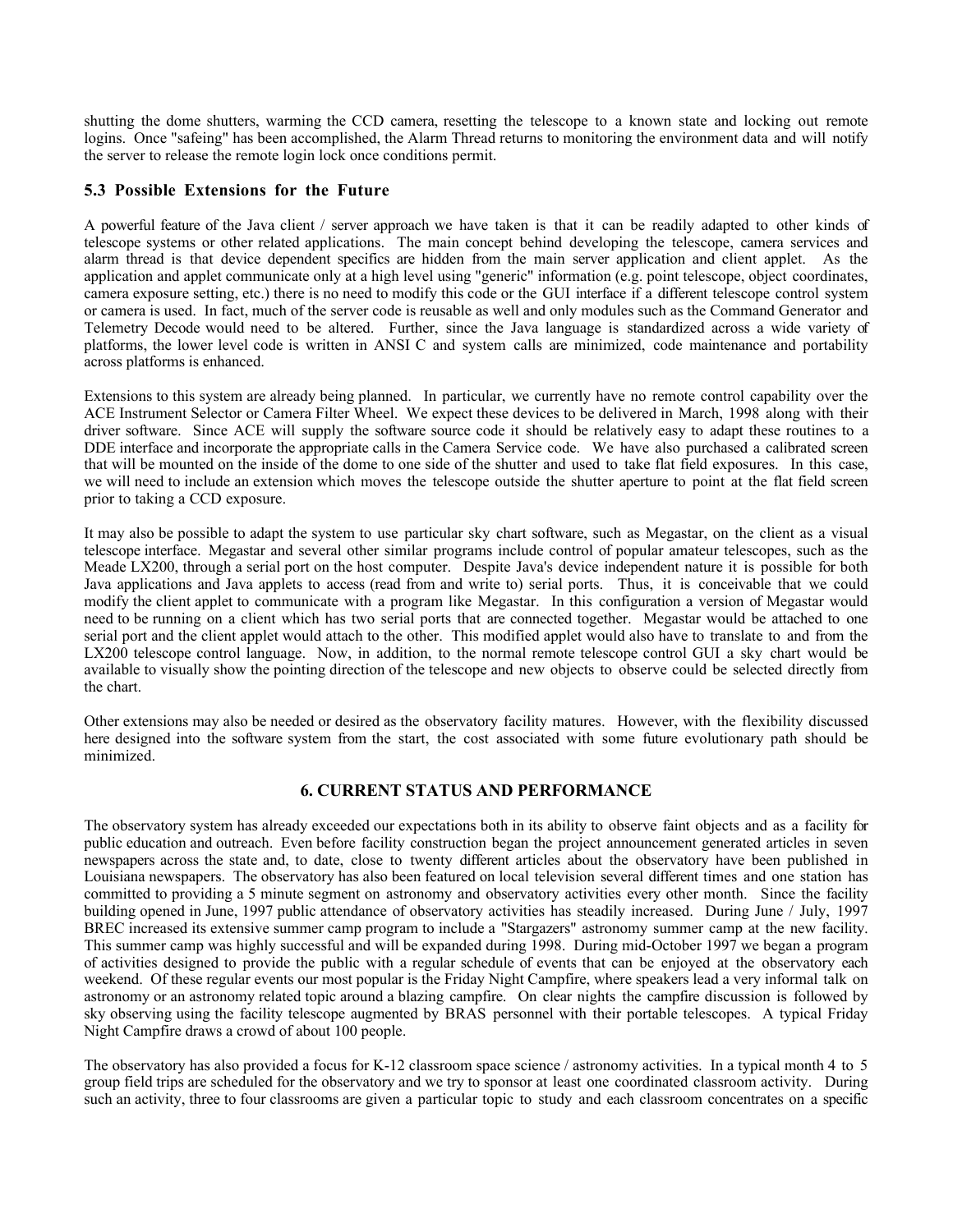

**Figure 7:** Crab Nebula taken from Baton Rouge.

aspect. Mentors from LSU and BRAS visit the classroom to discuss the topic and provide advice. Toward the end of the activity each class produces an exhibit on the results of their study and these are put on display at the observatory. Recently, a few of us (Guzik, Stacy, Wefel) have been awarded an IDEAS grant through the Space Telescope Science Institute. Under this new project we will attempt to develop a middle school activity that will make use of the observatory facility. A major priority of this IDEAS educational initiative is increased participation by K-12 students and teachers from traditionally underrepresented groups. Recent links established with educators and faculty at Southern University - Baton Rouge, the largest Historically Black College and University (HBCU) system in the country, will greatly aid in this effort

Our initial tests of the telescope and CCD camera indicate that the system will be able to support a much broader range of observational activities than was originally anticipated. The observatory site is located close to the southern boundary of Baton Rouge, Louisiana which is close to sea level altitude and generally has high humidity

conditions. During the survey for the observatory site Highland Road Park had a measured limiting visual magnitude of about 5. These relatively poor conditions lead us to believe that a majority of our observations would need to be limited to objects brighter than magnitude 16. However, the advantages of the thinned, back-illuminated CCD for our application quickly became apparent during our initial tests of the system. For example, Figure 7 shows a picture of the Crab Nebula which was one of the first images taken at the Highland Road Park Observatory. At this stage the telescope had yet to be fully collimated, polar aligned and calibrated. To construct this image we used the Software Bisque CCDSoft software to control the Apogee AP7 camera and perform the image processing. Nine 10 second images were taken, dark frame subtracted, aligned and summed, but a flat fielding correction was not included. Given the inherent limitations imposed by the site and telescope state the image is quite impressive especially considering that, effectively, only a 90 second exposure was taken. Analysis of the image shows that the FWHM (full width half maximum) for unsaturated star profiles is about 5.2 arcseconds. This is somewhat wider than expected but may be the result of a combination of collimation, focusing, and image alignment errors as well as seeing conditions.

Among the features included in CCDSoft is the ability to perform a relative photometric measurement on a given image. This measurement takes into account the image scale of each pixel element (1.2 arcseconds) and the estimated "seeing" conditions. A reference star of known magnitude is chosen and then the magnitude for other stars in the field can be estimated. Using this CCDSoft feature with Figure 7 indicates that the faintest stars seen in the image are about magnitude 16. A similar analysis with a 120 second exposure of the Horsehead Nebula shows stars with an estimated magnitude of about 19.

This proven level of telescope / camera performance is more than sufficient to meet (and exceed) the requirements for student education and public observation. For the amateur astronomer projects, however, the telescope will need to be at peak performance. During March, 1998 Optical Guidance Systems and Comsoft will again visit the observatory to complete the instrument tuning. This will involve alignment of the optical tube assembly, collimation of the primary and secondary mirrors, and polar alignment of the mount. Further, we will need to perform a flexure data run. This involves using an automated PC-TCS utility to point the telescope to stars across the sky and centering the star in the field of view. This process produces a data file containing the deviations between calculated and measured star positions as a function of position in the sky. The data are then fit to a mathematical model which accounts for such items as polar misalignment, tube and fork flexure, and nonperpendicularity of the RA and Dec axes. The resulting coefficients are entered into PC-TCS which then corrects for these errors when pointing the telescope. Finally, we will need to measure the periodic errors produced by imperfections in the tracking gears. This combination of final alignments and calibrations will allow us to accurately center objects in the CCD field of view and to take long exposures  $(> 15 \text{ minutes})$  without the need to guide the telescope or combine images.

# **7. CONCLUSIONS**

The unique collaboration between the LSU Department of Physics and Astronomy, the Recreation and Park Commission for the Parish of East Baton Rouge and the Baton Rouge Astronomical Society have successfully put into operation an observatory facility with the purpose to enhance training of astronomy majors at LSU, to increase public awareness and